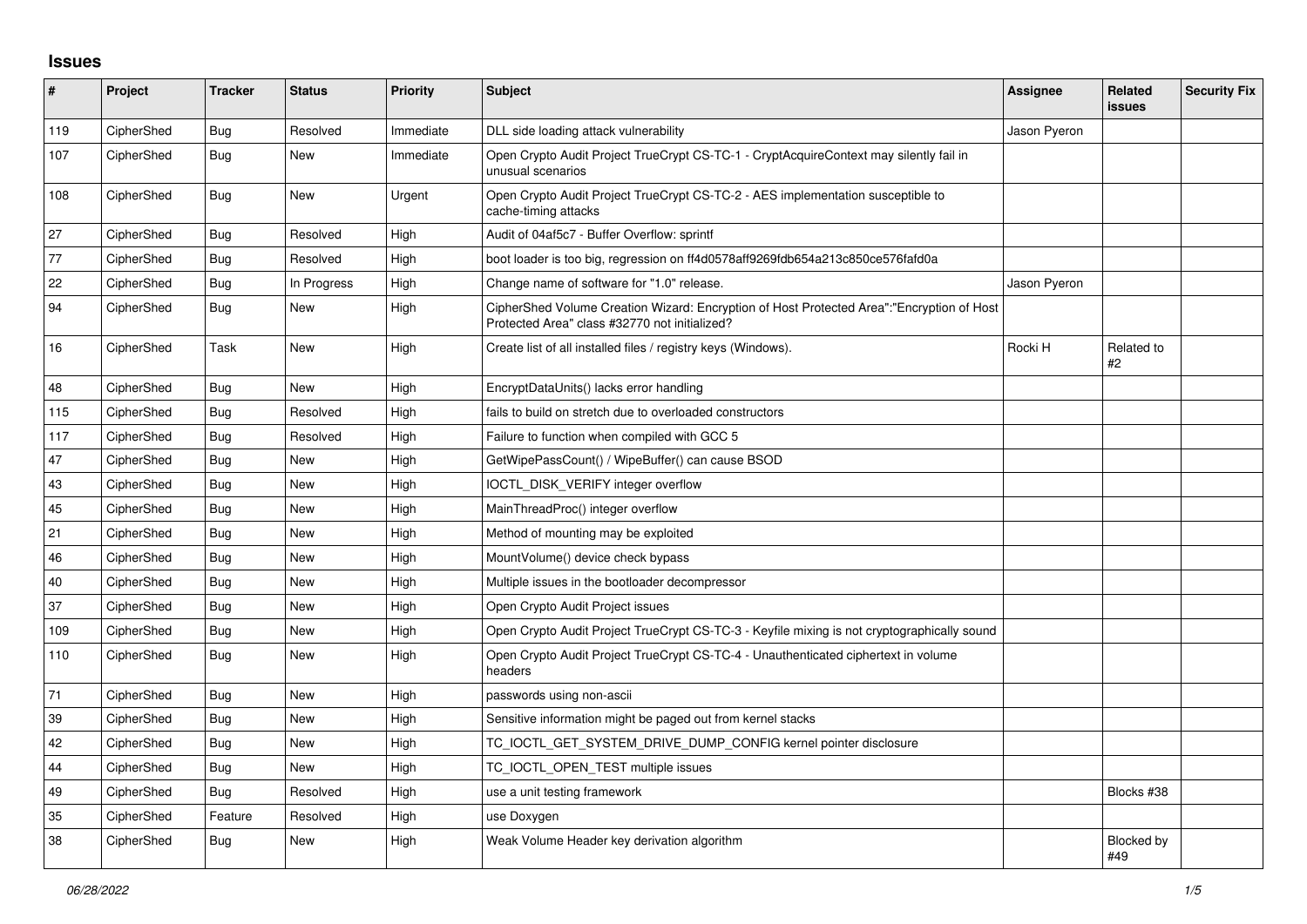| $\pmb{\#}$       | Project    | <b>Tracker</b> | <b>Status</b> | Priority | <b>Subject</b>                                                       | <b>Assignee</b>             | Related<br><b>issues</b> | <b>Security Fix</b> |
|------------------|------------|----------------|---------------|----------|----------------------------------------------------------------------|-----------------------------|--------------------------|---------------------|
| 41               | CipherShed | <b>Bug</b>     | <b>New</b>    | High     | Windows kernel driver uses memset() to clear sensitive data          |                             |                          |                     |
| 63               | CipherShed | <b>Bug</b>     | New           | Normal   | 64 bit gui on 64 bit systems                                         |                             | Related to<br>#65        |                     |
| 82               | CipherShed | Feature        | <b>New</b>    | Normal   | add sparse file detection to non-windows versions                    |                             |                          |                     |
| 24               | CipherShed | Task           | <b>New</b>    | Normal   | Add Windows 8 / Server 2012                                          | Rocki H                     |                          |                     |
| 62               | CipherShed | Feature        | New           | Normal   | Administrative Configuration for Enterprise IT                       |                             |                          |                     |
| 92               | CipherShed | Feature        | New           | Normal   | allow change of cipher/key on encrypted container without decrypting |                             |                          |                     |
| 30               | CipherShed | <b>Bug</b>     | Resolved      | Normal   | Allowed character description is wrong                               |                             | Related to<br>#31        |                     |
| 28               | CipherShed | <b>Bug</b>     | Resolved      | Normal   | Audit of 04af5c7 - Buffer Overflow: strcat                           |                             |                          |                     |
| 29               | CipherShed | <b>Bug</b>     | Resolved      | Normal   | Audit of 04af5c7 - Buffer Overflow: strcpy                           | Jason Pyeron                |                          |                     |
| 101              | CipherShed | <b>Bug</b>     | Resolved      | Normal   | boot loader password prompt takes 100% cpu in VM                     |                             |                          |                     |
| 25               | CipherShed | Task           | <b>New</b>    | Normal   | Broken applinks                                                      |                             | Related to<br>#14        |                     |
| 90               | CipherShed | Feature        | <b>New</b>    | Normal   | cipher setting preference file                                       |                             |                          |                     |
| 116              | CipherShed | <b>Bug</b>     | New           | Normal   | create an option for private/global volume mounting                  |                             |                          |                     |
| $\boldsymbol{9}$ | CipherShed | Task           | <b>New</b>    | Normal   | Create check-list of features to be tested                           | Pier-Luc Caron<br>St-Pierre |                          |                     |
| 17               | CipherShed | Task           | <b>New</b>    | Normal   | Create debian packaging                                              |                             |                          |                     |
| 20               | CipherShed | Task           | <b>New</b>    | Normal   | Create dmg for os x                                                  |                             |                          |                     |
| 15               | CipherShed | Task           | <b>New</b>    | Normal   | Create Gnu Info page                                                 | Eugene Wang                 | Related to<br>#12        |                     |
| 19               | CipherShed | Task           | New           | Normal   | Create pkgbuild for arch                                             |                             |                          |                     |
| 18               | CipherShed | Task           | New           | Normal   | Create rpm packaging                                                 |                             |                          |                     |
| 81               | CipherShed | Feature        | <b>New</b>    | Normal   | Decrypt System drive via commandline                                 |                             |                          |                     |
| 83               | CipherShed | <b>Bug</b>     | New           | Normal   | deduplicate file names                                               |                             |                          |                     |
| $\mathbf{1}$     | CipherShed | Task           | New           | Normal   | Detailed review of Windows constant strings                          | Paweł<br>Zegartowski        | Related to<br>#2         |                     |
| 85               | CipherShed | <b>Bug</b>     | <b>New</b>    | Normal   | Digcode.c is 9917 lines long, split it up                            |                             |                          |                     |
| 60               | CipherShed | Feature        | New           | Normal   | Enhanced UX - shell extension for container management               |                             | Related to<br>#34        |                     |
| $\mathsf 3$      | CipherShed | Task           | New           | Normal   | Finish initial bitmaps and icons                                     |                             |                          |                     |
| 14               | CipherShed | <b>Bug</b>     | New           | Normal   | Fixes urls in ui (/applink? links)                                   |                             | Related to<br>#25        |                     |
| $\bf 8$          | CipherShed | Task           | New           | Normal   | Get graphics artist to work on artwork, icons                        |                             |                          |                     |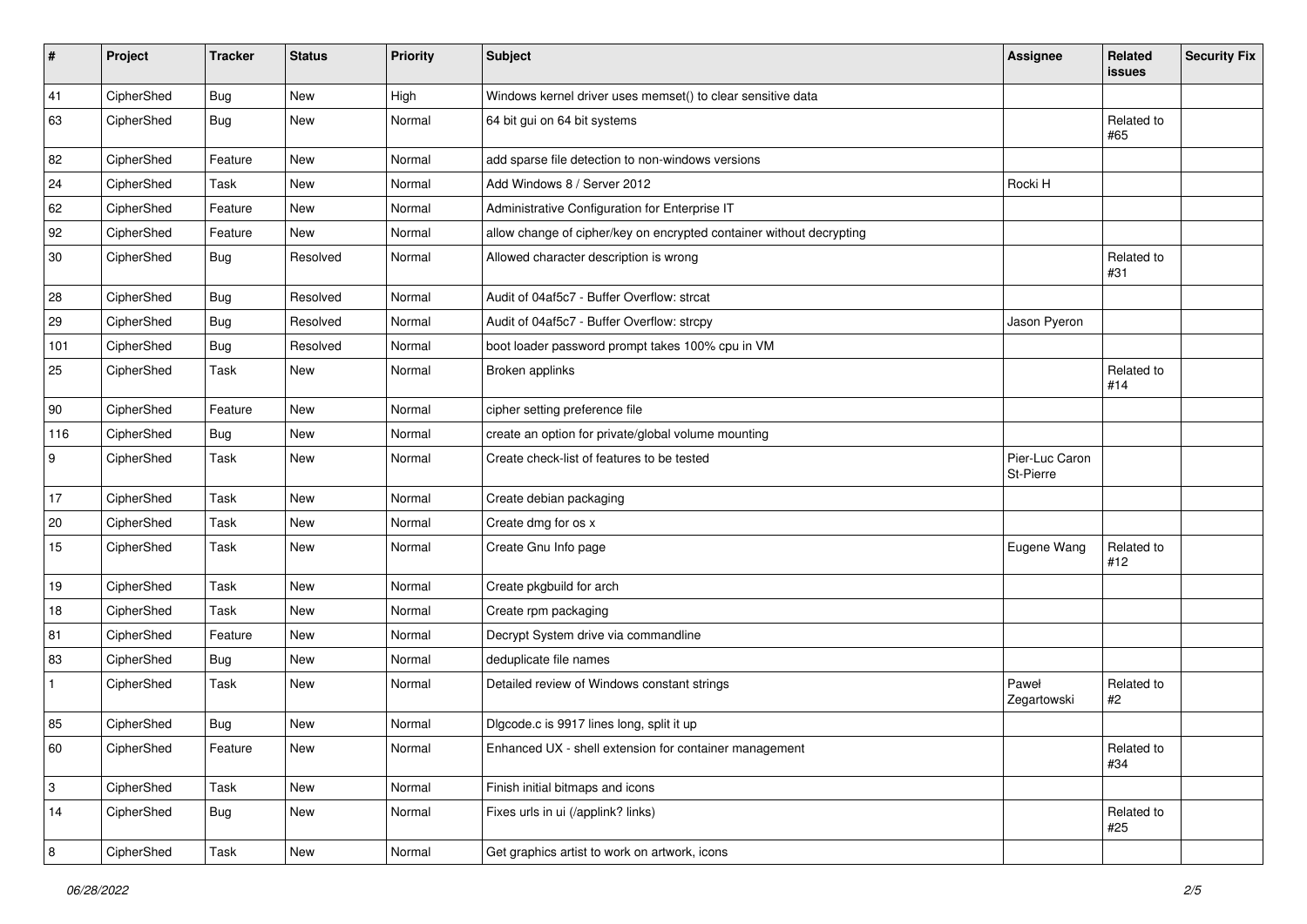| $\sharp$       | Project    | <b>Tracker</b> | <b>Status</b> | <b>Priority</b> | <b>Subject</b>                                                                 | Assignee        | Related<br>issues | <b>Security Fix</b> |
|----------------|------------|----------------|---------------|-----------------|--------------------------------------------------------------------------------|-----------------|-------------------|---------------------|
| $\overline{4}$ | CipherShed | Task           | <b>New</b>    | Normal          | Get Windows executable signing key                                             | <b>Bill Cox</b> |                   |                     |
| 51             | CipherShed | <b>Bug</b>     | In Progress   | Normal          | <b>GUID Partition Table (GPT)</b>                                              | Jason Pyeron    | Related to<br>#55 |                     |
| 74             | CipherShed | <b>Bug</b>     | <b>New</b>    | Normal          | Hardcoded Build date in Help->About window                                     |                 |                   |                     |
| 96             | CipherShed | Feature        | New           | Normal          | installer to incorporate a post-installation quick-start wizard                |                 |                   |                     |
| 124            | CipherShed | Feature        | <b>New</b>    | Normal          | investigate switch to FUDforum from phpBB                                      |                 |                   |                     |
| 26             | CipherShed | <b>Bug</b>     | New           | Normal          | Large External Drive Support on Mac (>512byte sector size)                     |                 |                   |                     |
| 5              | CipherShed | Task           | <b>New</b>    | Normal          | Linux build, installer, VM                                                     | Kyle Marek      | Related to<br>#50 |                     |
| 50             | CipherShed | Feature        | New           | Normal          | Linux FDE                                                                      |                 | Related to<br>#5  |                     |
| 13             | CipherShed | Task           | <b>New</b>    | Normal          | List of all version numbers                                                    | Rocki H         | Related to<br>#2  |                     |
| 123            | CipherShed | <b>Bug</b>     | New           | Normal          | losetup anomaly with OpenSUSE 13.1                                             |                 |                   |                     |
| $\overline{7}$ | CipherShed | Task           | <b>New</b>    | Normal          | Mac build, installer, VM                                                       | Jason Pyeron    |                   |                     |
| 86             | CipherShed | Bug            | Resolved      | Normal          | Make ciphershed window titlebars different                                     |                 |                   |                     |
| 125            | CipherShed | <b>Bug</b>     | Resolved      | Normal          | Makefile for bootloader fails on case sensitive filesystem                     |                 |                   |                     |
| 76             | CipherShed | <b>Bug</b>     | <b>New</b>    | Normal          | MakeSelfExtractingPackage used in CI cannot have dialog boxes                  |                 |                   |                     |
| 61             | CipherShed | Feature        | New           | Normal          | optionally support TPM                                                         |                 |                   |                     |
| 95             | CipherShed | <b>Bug</b>     | <b>New</b>    | Normal          | Platform/SystemException.h and Common/Exception.h define the same class/struct |                 |                   |                     |
| 67             | CipherShed | Feature        | New           | Normal          | print a backup                                                                 |                 |                   |                     |
| 66             | CipherShed | Feature        | <b>New</b>    | Normal          | provide robust API for usermode interaction with kernel driver                 |                 |                   |                     |
| 65             | CipherShed | Feature        | <b>New</b>    | Normal          | pure 64 bit version for windows                                                |                 | Related to<br>#63 |                     |
| 114            | CipherShed | Task           | <b>New</b>    | Normal          | Real, unified makefiles                                                        | Kyle Marek      |                   |                     |
| 127            | CipherShed | <b>Bug</b>     | Resolved      | Normal          | remove #if 0 code                                                              | Jason Pyeron    |                   |                     |
| 113            | CipherShed | <b>Bug</b>     | Resolved      | Normal          | remove the donate screen from the installer                                    |                 |                   |                     |
| 64             | CipherShed | Task           | <b>New</b>    | Normal          | Rewrite or remove LongReverse in Common/Dlgcode.c                              |                 |                   |                     |
| 57             | CipherShed | Feature        | <b>New</b>    | Normal          | Skein support                                                                  |                 |                   |                     |
| 88             | CipherShed | <b>Bug</b>     | <b>New</b>    | Normal          | smart card support for containers                                              |                 |                   |                     |
| 97             | CipherShed | Feature        | <b>New</b>    | Normal          | Suggestion 1 - Do not use unknown terminology                                  | Niklas Lemcke   |                   |                     |
| 98             | CipherShed | Feature        | New           | Normal          | Suggestion 2 - Do not misuse native UI controls                                | Niklas Lemcke   |                   |                     |
| 99             | CipherShed | Feature        | <b>New</b>    | Normal          | Suggestion 3-Separate required and optional input parameters                   |                 |                   |                     |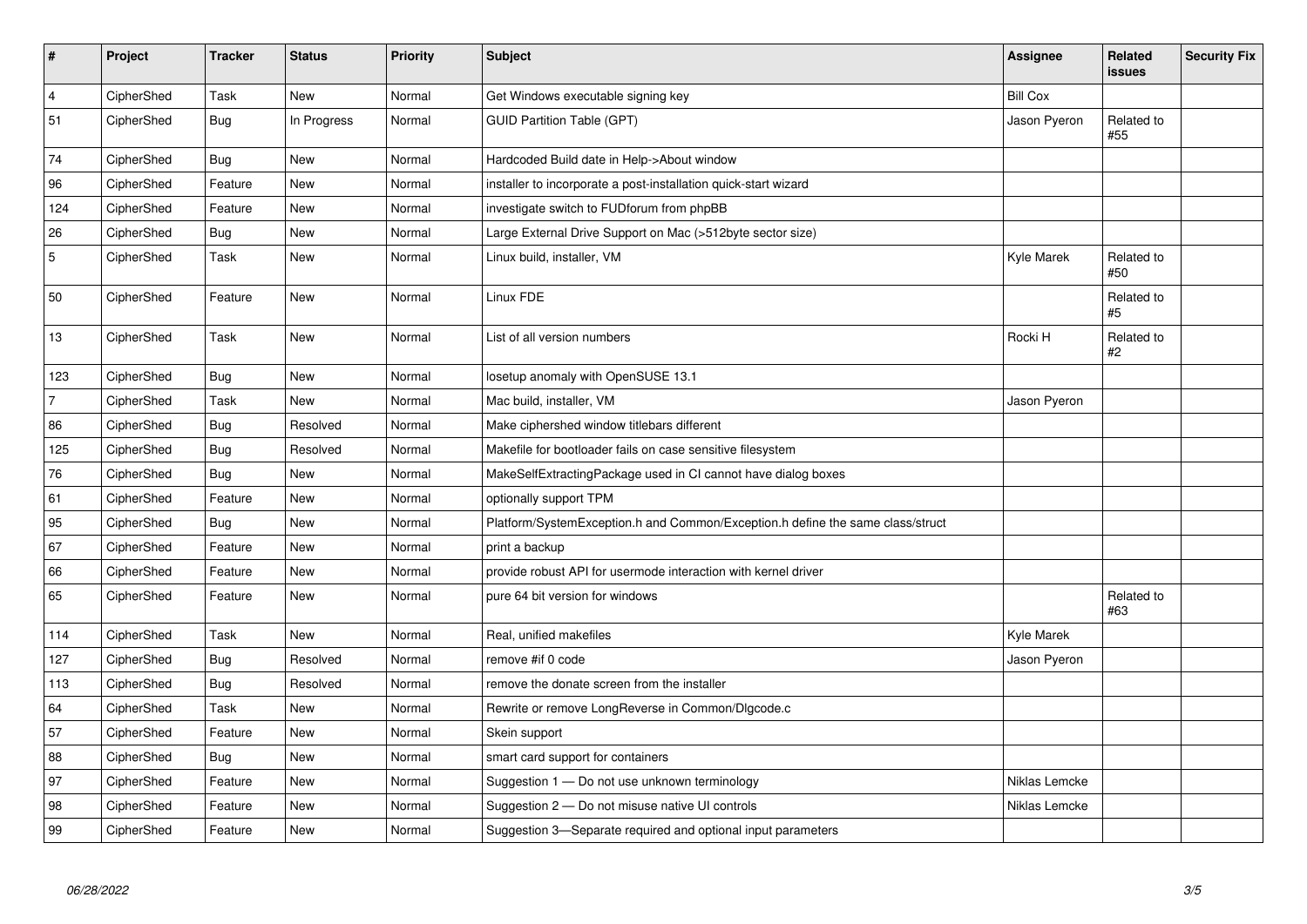| #                | Project    | <b>Tracker</b> | <b>Status</b> | <b>Priority</b> | <b>Subject</b>                                                                                           | <b>Assignee</b> | <b>Related</b><br><b>issues</b>                           | <b>Security Fix</b> |
|------------------|------------|----------------|---------------|-----------------|----------------------------------------------------------------------------------------------------------|-----------------|-----------------------------------------------------------|---------------------|
| 100              | CipherShed | Feature        | New           | Normal          | Suggestion 4-Display the consequences of an action immediately (Immediacy of<br>consequences)            |                 |                                                           |                     |
| 121              | CipherShed | Feature        | New           | Normal          | Support "not" burning CD on encrypting disk operation                                                    |                 | Related to<br>#68                                         |                     |
| 93               | CipherShed | Feature        | New           | Normal          | support "quick" encrypt for new media (especially flash/SSD)                                             |                 |                                                           |                     |
| 102              | CipherShed | Feature        | New           | Normal          | support for serial console in bootloader                                                                 |                 |                                                           |                     |
| 122              | CipherShed | Feature        | New           | Normal          | support key escrow                                                                                       |                 | Related to<br>#68                                         |                     |
| 36               | CipherShed | Feature        | New           | Normal          | support multiple actors to open an encrypted volume                                                      |                 |                                                           |                     |
| 89               | CipherShed | Feature        | New           | Normal          | Support the Common Criteria Collaborative Protection Profile for Full Disk Encryption                    |                 |                                                           |                     |
| 72               | CipherShed | <b>Bug</b>     | New           | Normal          | The installation fails, but a message (from windows?) says it succeeds and asks if you want<br>to reboot |                 |                                                           |                     |
| 31               | CipherShed | <b>Bug</b>     | New           | Normal          | there is duplicate code for password character checking                                                  | Jason Pyeron    | Related to<br>#30                                         |                     |
| 70               | CipherShed | Feature        | New           | Normal          | track git info in build                                                                                  |                 |                                                           |                     |
| 73               | CipherShed | <b>Bug</b>     | New           | Normal          | Truecrypt icon showing in taskbar                                                                        |                 |                                                           |                     |
| 32               | CipherShed | Feature        | New           | Normal          | truecrypt.ch ideas thread                                                                                |                 |                                                           |                     |
| 111              | CipherShed | <b>Bug</b>     | New           | Normal          | ui does not show free drives below c: e.g. A: or B:                                                      | Niklas Lemcke   |                                                           |                     |
| 55               | CipherShed | Bug            | In Progress   | Normal          | Unified Extensible Firmware Interface (UEFI)                                                             | Jason Pyeron    | Related to<br>#51                                         |                     |
| 112              | CipherShed | <b>Bug</b>     | Resolved      | Normal          | uninstall on windows does not list version info                                                          |                 |                                                           |                     |
| 78               | CipherShed | <b>Bug</b>     | New           | Normal          | update the ciphershed.org website, automatically                                                         |                 |                                                           |                     |
| $\boldsymbol{2}$ | CipherShed | Task           | New           | Normal          | Upgrade installer to uninstall TrueCrypt                                                                 |                 | Related to<br>#1, Related<br>to #13,<br>Related to<br>#16 |                     |
| 118              | CipherShed | <b>Bug</b>     | <b>New</b>    | Normal          | upgrading truecrpyt fails if truecrypt is pinned to the taskbar                                          |                 |                                                           |                     |
| 91               | CipherShed | Feature        | New           | Normal          | use linked libraries in kernel driver to isolate logical units and later support plugins                 |                 |                                                           |                     |
| 126              | CipherShed | Bug            | Resolved      | Normal          | VS launcher breaks if using multiple VS and the default is not the one for CS                            |                 |                                                           |                     |
| 84               | CipherShed | Bug            | New           | Normal          | wcsncpy is subject to buffer overflow                                                                    |                 |                                                           |                     |
| 23               | CipherShed | <b>Bug</b>     | New           | Normal          | Windows 8 / 8.1 Fast Startup                                                                             | Rocki H         |                                                           |                     |
| $\,6\,$          | CipherShed | Task           | New           | Normal          | Windows build, installer, VM                                                                             | <b>Bill Cox</b> |                                                           |                     |
| 33               | CipherShed | Feature        | New           | Normal          | windows comamnd line volume creation                                                                     |                 |                                                           |                     |
| 34               | CipherShed | Feature        | New           | Normal          | windows mount point support                                                                              |                 | Related to<br>#60                                         |                     |